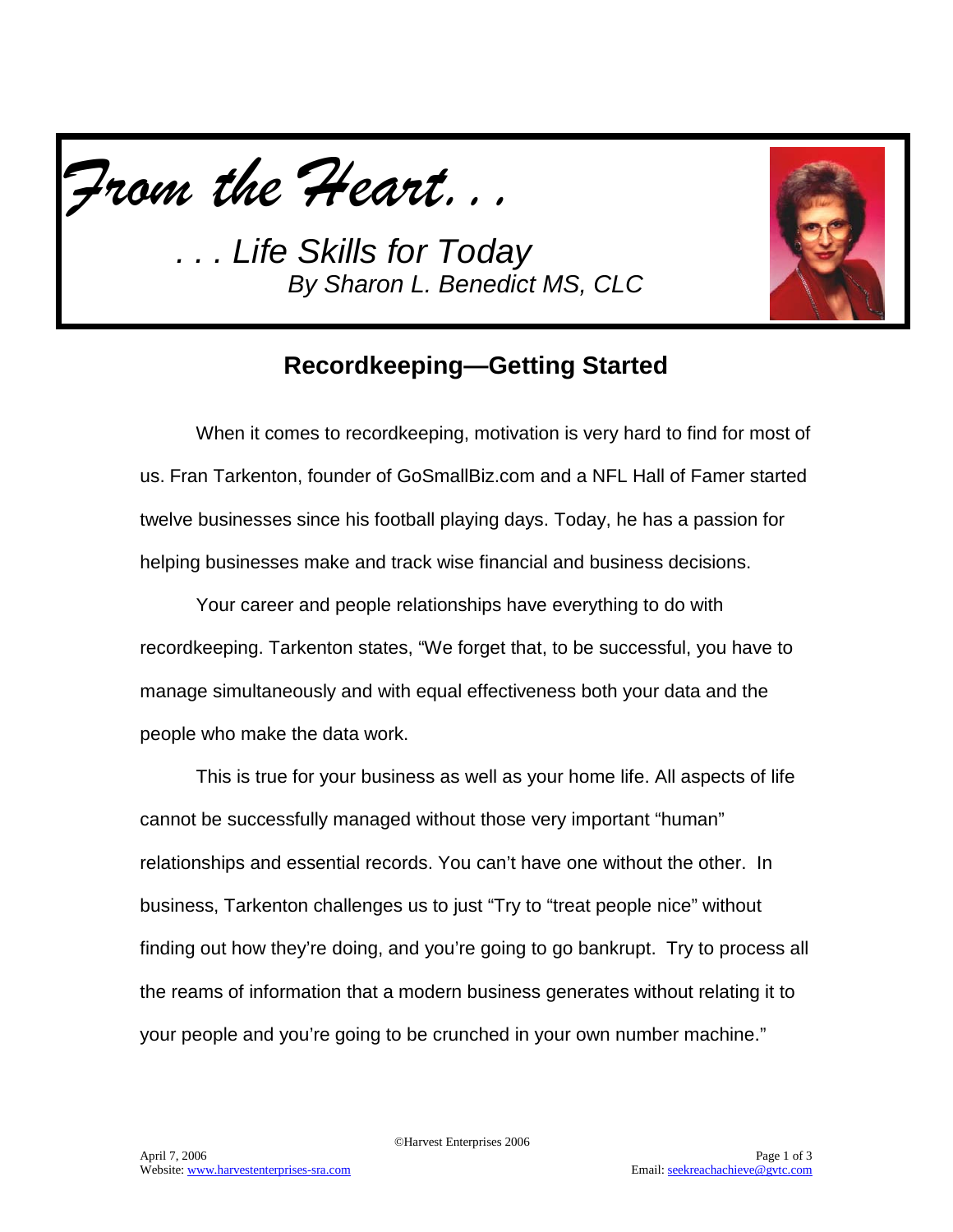Since I believe much of what we learn begins at home, let's focus there first. Are you among many American families whose spending habits are basically ignored because you have no desire to neither record your expenditures nor talk about them? Here are a few examples of habits I did routinely:

- Never save receipts; let alone record them in some ledger or money management software program
- Do not communicate with each other on mutual spending decisions
- Loves spontaneous buying that feels good in the moment, not thinking about long-term consequences or life goals
- One spouse dominating financial decisions
- Don't have a budget; and if you do, never review and stay committed to its purpose
- Have to own the latest gadget and whatsit, thinking you will use it when you really know deep down you probably won't

Do these habits sound familiar? This list could go on and on. I bet you could add more creative ones yourself. These habits I once had in my own life are gratefully gone now.

My motivations for making lasting lifestyle changes had everything to do with my marriage, raising my daughters, and living the life I have today. Yet, the prime motivator was when my own health was severely tested over a 20 year time period. I learned what living a simpler life was all about. I started to truly live in the moment—*with purpose*.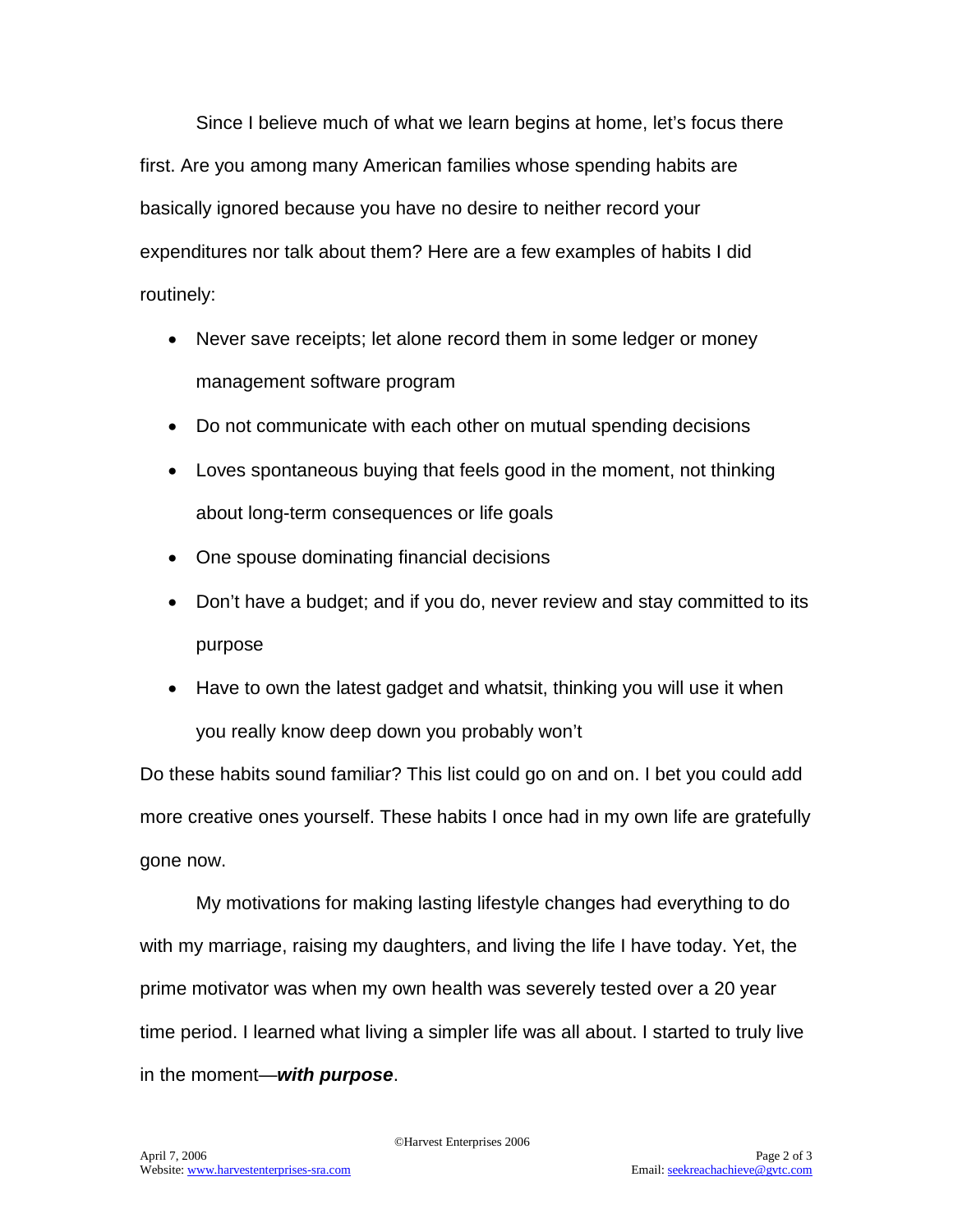That meant, I literally couldn't just jump in the car and go shopping to feel good anymore. Sharon came to a stop . . .and a new life began. So my body and I started a wellness journey that involved every area of my life, including becoming our family's official financial and life goals/dreams recordkeeper. Even with a business degree background, I was only beginning to understand the vital connection between my motives, motivation, meaning, and money.

Recordkeeping became an essential, energizing tool for seeking, reaching, and achieving our life goals together both financially, personally, professionally. To get you started for the next issue, here are a few questions to think about:

- **How do you keep records?**
- **Do you save these receipts**—pay slips, other income sources, household receipts/bills (food, housing, utilities, clothing, medicine, nutritional supplements, cable TV, car repairs), bank statements?
- **How much do you spend?** And does it match your dreams, goals, budget (covered in previous issues)?
- **How would you rate (score 1 lowest – 5 highest) your communication skills** with your spouse on money issues? If you are single, rate yourself with a family member, close friend, or financial advisor?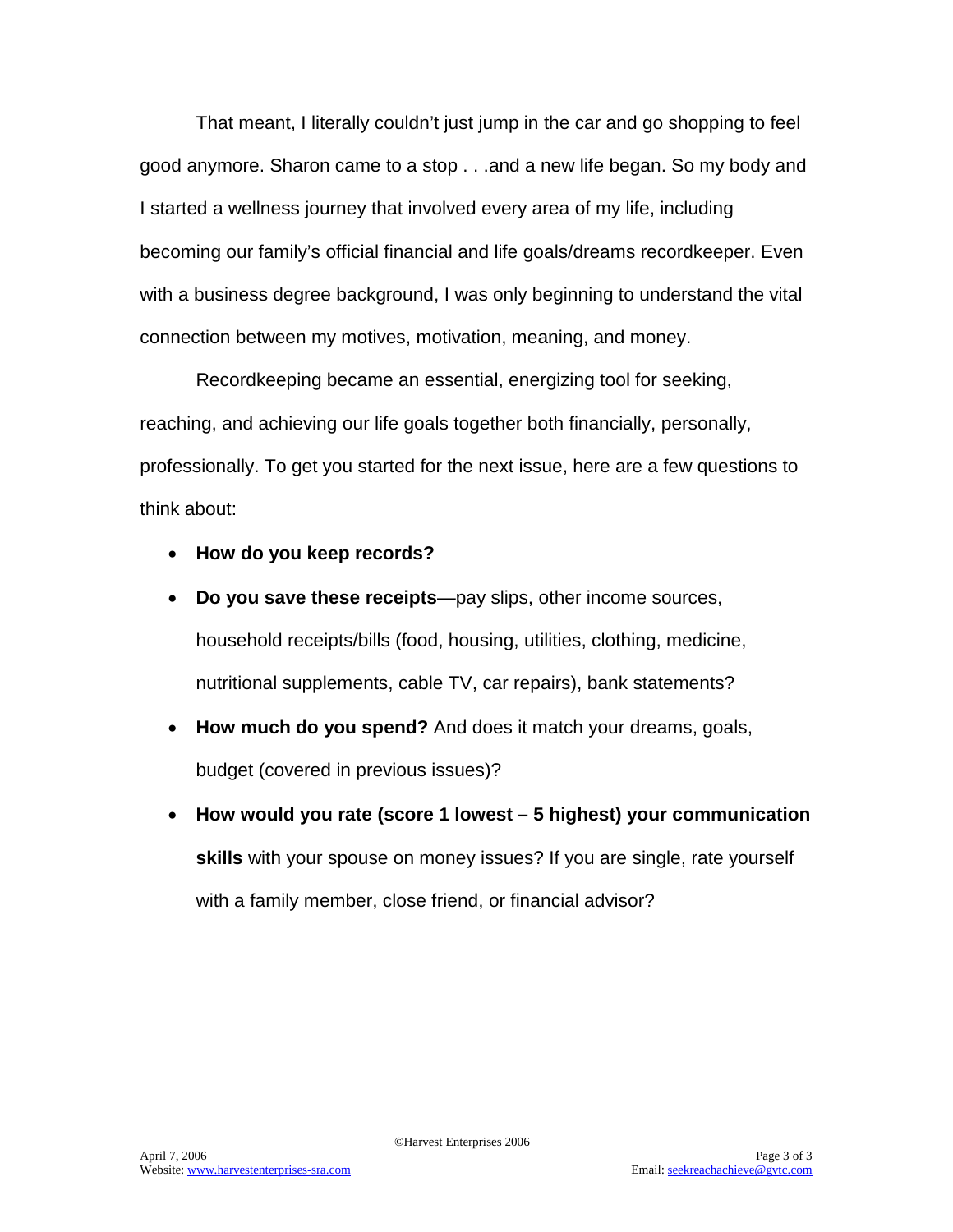*From the Heart...*

*. . . Life Skills for Today By Sharon L. Benedict MS, CLC*



## **Recordkeeping—the Home Basics**

Albert Einstein once stated that "Everything should be made as simple as possible, but not simpler." When setting up a household as well as a business recordkeeping system, keeping it as simple and user friendly as possible needs to be our goal. This is not always an easy task and becomes more complex when assessing the basics for a business.

Let's start with the home (although there may be some overlap if you own your business or have a home-based business). In the last issue I asked you to think about how you keep your personal household records and if you save receipts (e.g. pay slips, other income sources, household receipts/bills—food, housing, utilities, clothing, medicine, nutritional supplements, cable TV, car repairs, and bank statements). If you haven't set up a recordkeeping system nor save receipts, this is the day to start.

Although I am confident many readers may already have some type of system, I am going to start with the basics here. The following offers you the essential start up equipment and supplies you should have in your home:

• An adequate space or room for a desk, computer, email program, money management and word application software program (e.g. Outlook/Outlook Express, Intuit Quicken, Microsoft Money, Word,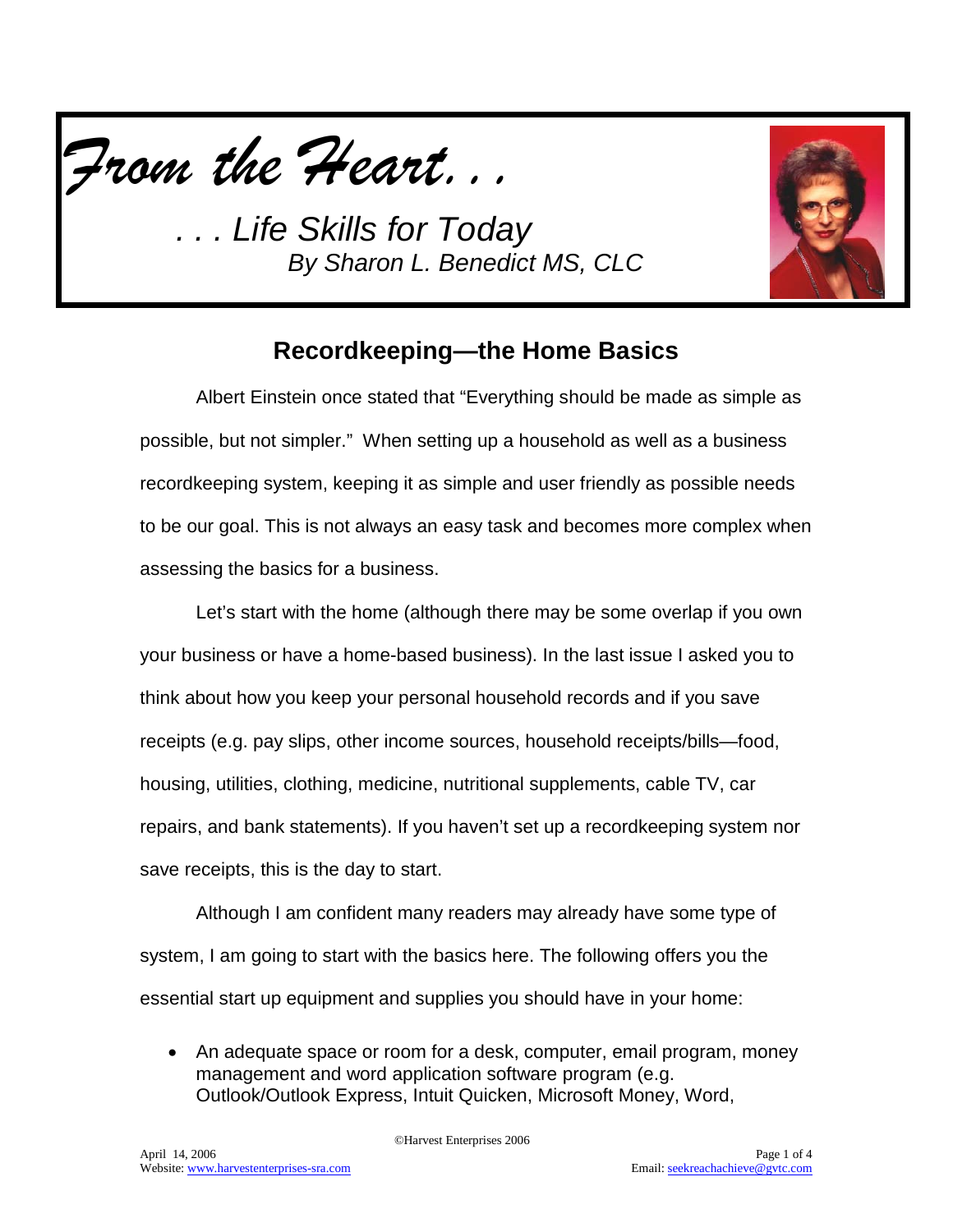Wordperfect), printer, ergonomic chair, guest seating, phone, book shelf, sufficient overhead and desk lighting, adequate air circulation features (windows/doors/fan/A-C)

- A records storage system (e.g. two-drawer or four-drawer filing cabinet (file boxes can be initially used if more affordable for you right now; eventually move on to a quality filing cabinet; pendaflex hanging frame set/hanging folders; 3 tab manila folders)
- Set up one file cabinet drawer for placing labeled tabs for each household recordkeeping category, tax and non-tax related—sorted by alpha, numeric, or chronological arrangements to make information easy to retrieve.

In smaller apartments and homes, people often utilize a closet for their first office space, or an extra bedroom. There are many creative ways to find your niche. The office space and equipment you allow in your home should accommodate bill writing, letter writing, and other useful office activities. Have your desk near your phone, computer/printer, and filing cabinet.

Once you are set up, start to routinely set aside 1-2 hours once/week for

office activities and recordkeeping. You can also arrange it around your pay

schedule (e.g. once a week/twice a month). Here are a few tips:

- Mark your calendar with due dates for certain bills or in your money management computer program (w/ early warning alerts)
- For office furniture, first choose what you already have.
- Maintain an active and inactive file storage system in separate drawers or cabinets

Make sure you set bill due dates at least one to two weeks in advance of deadline (e.g. premiums on auto, health, homeowners insurance, medical. You can also consider using monthly automatic payment options with your bills to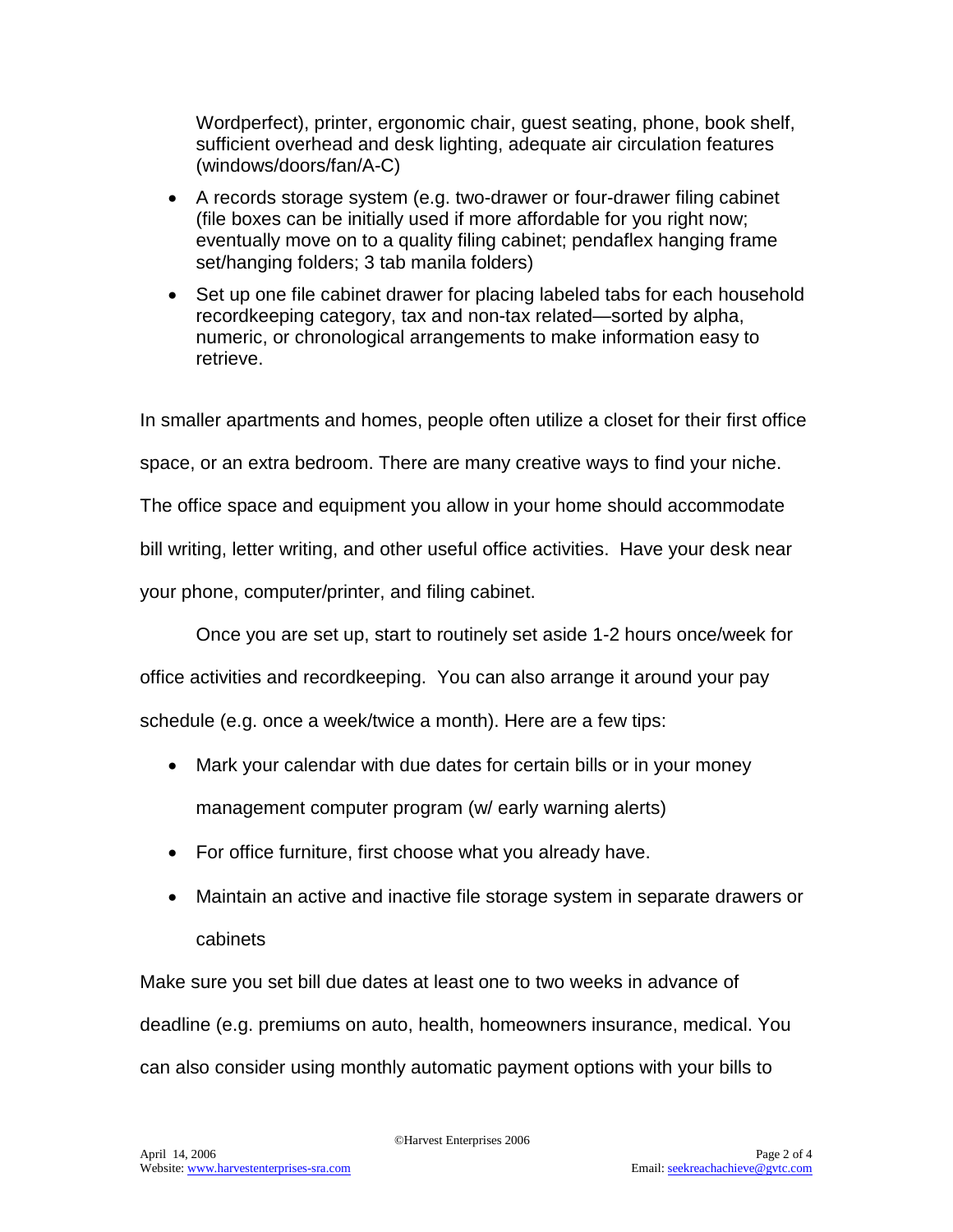save you the trouble of trying to remember to pay essential fixed expenses. In addition, many banks and financial institutions now have automatic download features for all transactions allied with money management software programs. For office furniture, you can also check out garage sales, second hand furniture stores, friends, family, neighbors. When storing inactive files, the typical time period for saving tax records range from about three to seven years [\(www.irs.gov\)](http://www.irs.gov/). The time period is similar for nontax purposes (e.g. insurance claims, creditors).

Recordkeeping is an essential activity that enhances your understanding of and skill in maintaining accurate records for both personal and professional use. You also gain the opportunity to develop your own personal financial management skills in budgeting, financial planning, spending habits, and tasks common to simple office routines.

If you struggle with these skills, take a specific course on recordkeeping or hire an organizational coach/consultant. If you are among a number of people who have their own bookkeeper or CPA, I recommend you still become skilled in the basics before handing over your financial records to others. This is an important check and balance on their integrity, accuracy, and confidentiality since you will be sufficiently savvy to watch out for yourself. In today's internet/networking world, privacy and confidentiality are critical issues.

There are a variety of online and local courses on recordkeeping through high school, college, and university continuing education programs. You can also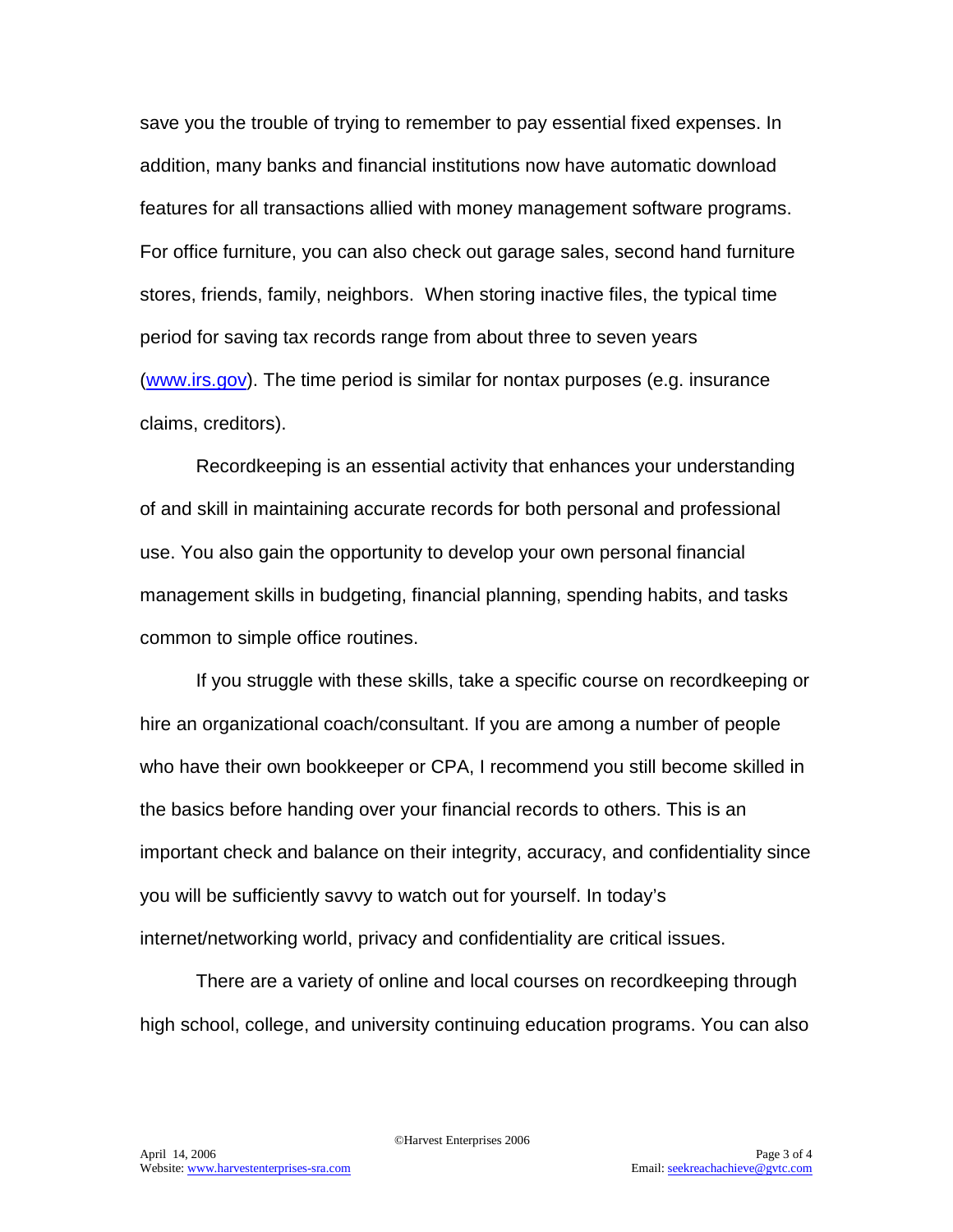check out the local Chamber of Commerce for available coach/consultants to help you get organized.

You will then build your knowledge and skills required in today's world of work and home. Recordkeeping helps you stay accountable, preserves integrity, and helps reign in spending. Records are also a vital aid in remembering desired information and access to important documents; challenges you to more objectively communicate with your family on money issues; and strategically assists you in problem-solving and making important life decisions.

For the next issue, additional basic tips and resources will be offered. In the meantime, how about completing the following two statements:

- I know I need to keep records but  $\frac{1}{2}$   $\frac{1}{2}$   $\frac{1}{2}$   $\frac{1}{2}$   $\frac{1}{2}$   $\frac{1}{2}$   $\frac{1}{2}$   $\frac{1}{2}$   $\frac{1}{2}$   $\frac{1}{2}$   $\frac{1}{2}$   $\frac{1}{2}$   $\frac{1}{2}$   $\frac{1}{2}$   $\frac{1}{2}$   $\frac{1}{2}$   $\frac{1}{2}$   $\frac{1}{2}$   $\frac{1$
- I commit today to establish a recordkeeping system that will help me

\_\_\_\_\_\_\_\_\_\_\_\_\_\_\_\_\_\_\_\_\_\_\_\_\_\_\_\_\_\_\_\_\_\_\_\_\_\_\_\_\_\_\_\_\_\_\_\_\_\_\_\_\_\_\_\_\_.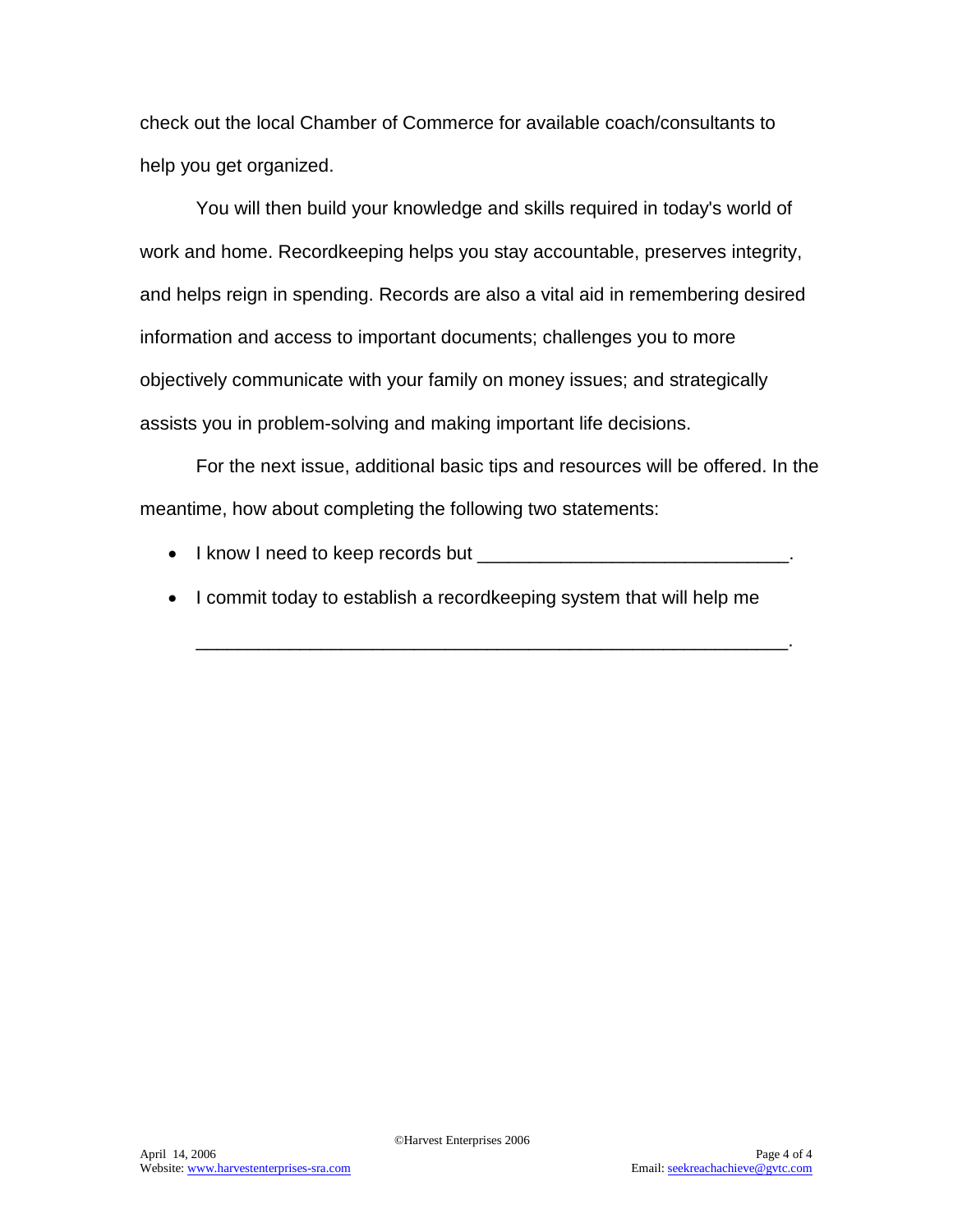

*. . . Life Skills for Today By Sharon L. Benedict MS, CLC*



## **Recordkeeping—Tips to Ease the Pain**

Remember my request to complete the following statements? Well, here's how people typically respond.

- *I know I need to keep records but* I just don't have time or skill; it costs too much for a bookkeeper or CPA; I just don't believe it's necessary since I don't' have a business; I don't make enough to warrant saving receipts or using a recordkeeping software program; I'm single and have very few expenses; I do ok without it.
- **I commit today to establish a recordkeeping system that will help me** be more committed and accountable to my spending habits and life goals; plan for my dream vacation, job advancement and career goals; know more clearly where my money goes; be prepared for any potential IRS audit; avoid potential bankruptcy.

These are just a sample of typical responses from people who are told recordkeeping is important but have difficulty stepping up to the challenge.

If you have been reading previous issues, I am going to assume you are ready to embrace recordkeeping activities and tools for becoming a competent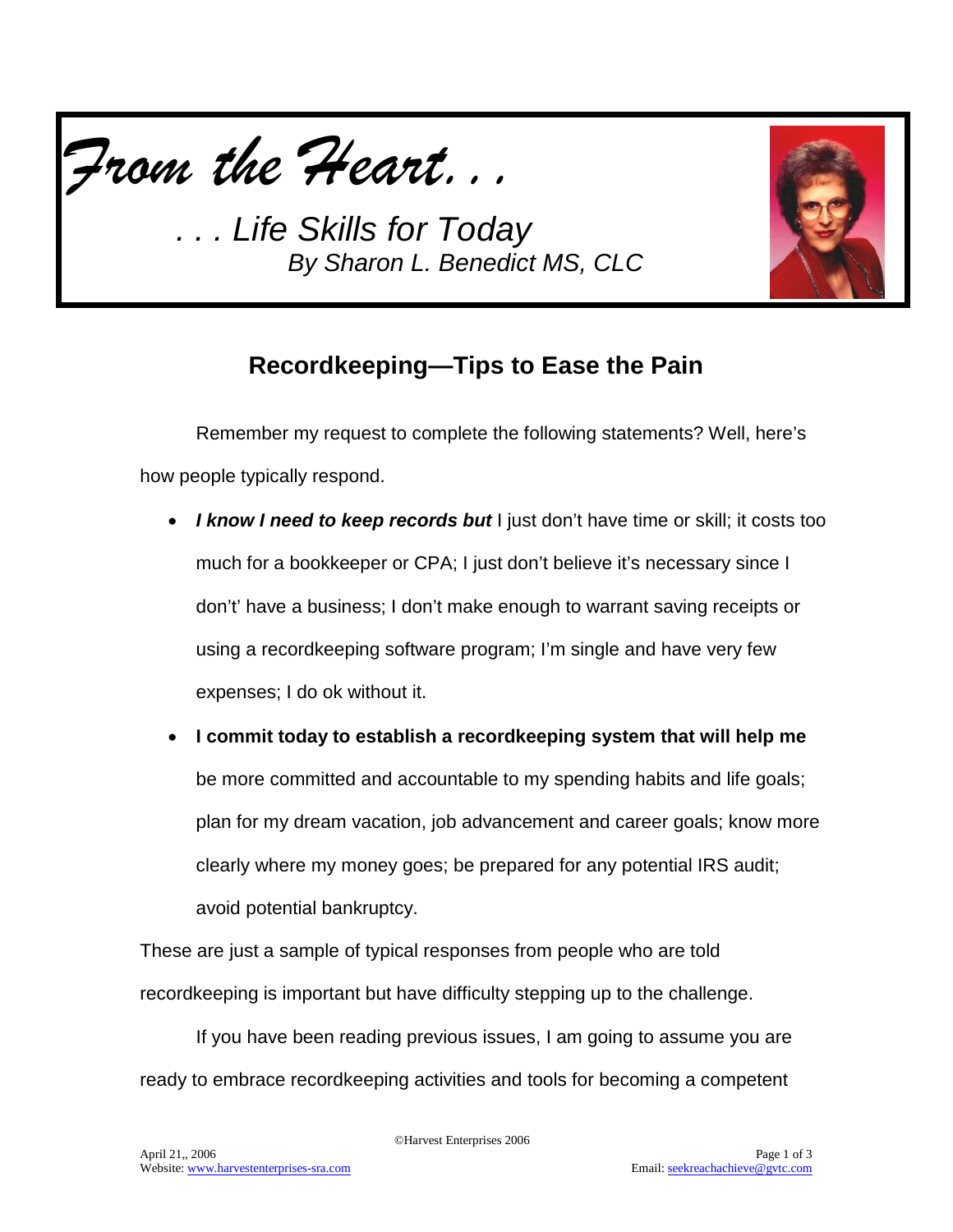consumer, employee, and business manager. Did you set up your office in home space with the basic equipment listed in last issue? If so, here are a few basic tips to make it easier to stay with it:

- Learn to do basic math computations and routinely use a calculator (handheld, electronic desk type, or computer type).
- Build on your reading, writing, communicating, and reasoning skills
- Become computer savvy (eg. Email, Money mgt. software) for recordkeeping, communication, report writing (asset/liability, cash flow), and comparative budget monitoring.
- Start recording receipts (either manually or with automatic downloads from your bank/financial institution) on a weekly basis.
- Review your budget monthly and make any cash flow adjustments.

If you need help, seek it out. For those with skilled spouses and trusted family members, consider passing the recordkeeping duties to one of them. Hopefully, they will be willing, and you both will work well together. I still encourage you to learn the basics even if you hire out.

In addition to resources listed in previous issues, here's one more you may find particularly useful for recordkeeping: The Paper Tiger,

[http://www.thepapertiger.com/.](http://www.thepapertiger.com/) The next issue will offer business recordkeeping tips and cautions. To get you started, I encourage cruising through the University of Texas, San Antonio, website, [http://sbdcnet.utsa.edu/.](http://sbdcnet.utsa.edu/) Both resources are very useful for personal as well as business recordkeeping.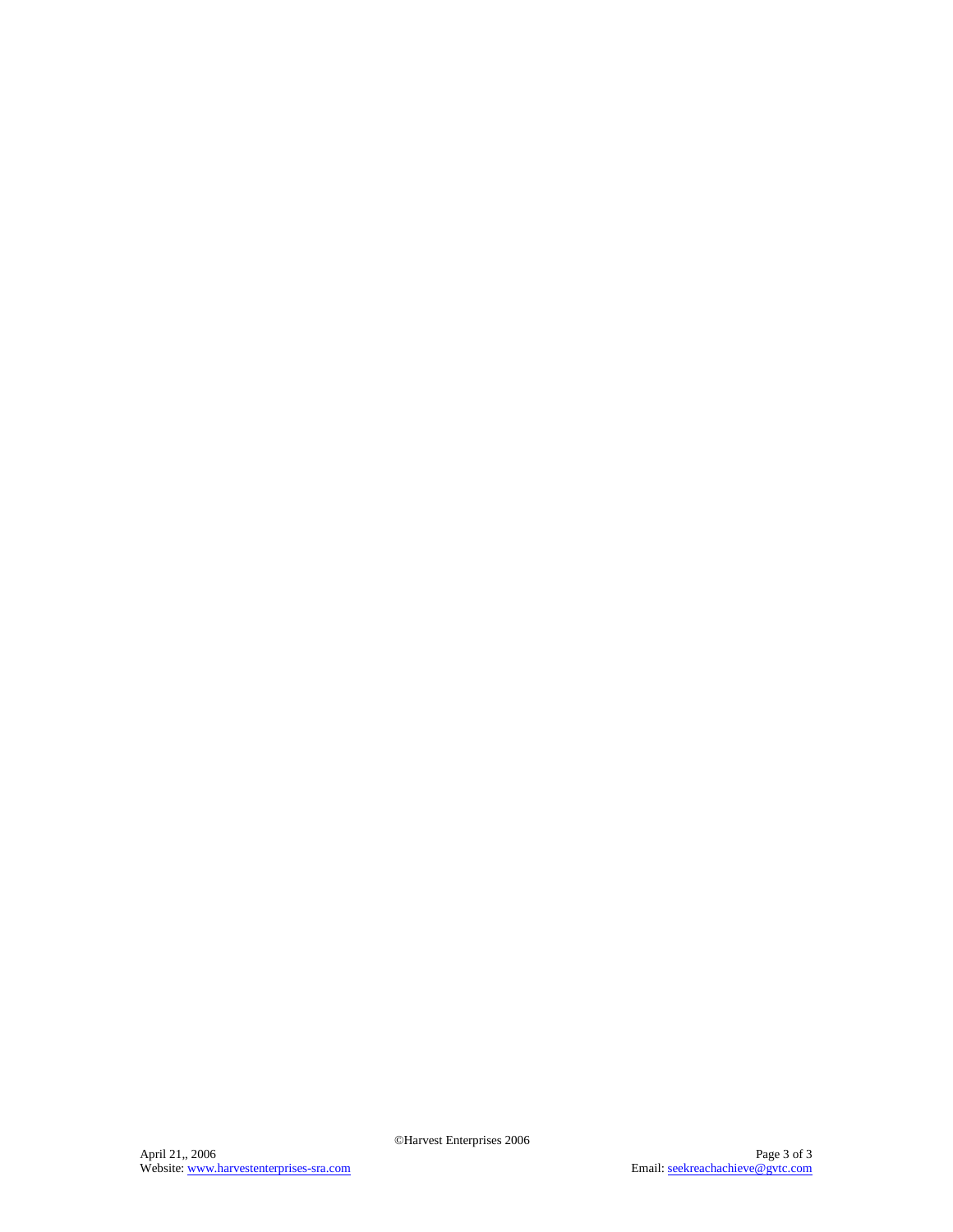

*. . . Life Skills for Today By Sharon L. Benedict MS, CLC*



## **Recordkeeping—Business Tips Part 1**

A self-employed person spends roughly an average of about 50-76 hours per year—about 1½ hours per week—on activities related to filing annual federal business tax returns (e.g. business familiarization, recordkeeping, and return preparation). Then add the time spent on other business related recordkeeping (e.g. Accounts management, opportunities, various tasks & appointment records).

Can you also believe that over two-thirds of all sole proprietorships, partnerships, and S corporations are home-based and concentrated in relatively few industries? According to the Small Business Administration (SBA), over 90 percent of home-based businesses are sole proprietorships with 90% no employees. By year 2000, there was a 23% increase in home-based businesses.

Sixty-six percent home-based businesses are in Service & Construction, Retail, Manufacturing/Transport/Communication/Utility/Wholesale, and Finance/Insurance/Real estate. The largest business type was Child Day Care and Museum Management Services. Yet, 77% made less then \$25,000; 96%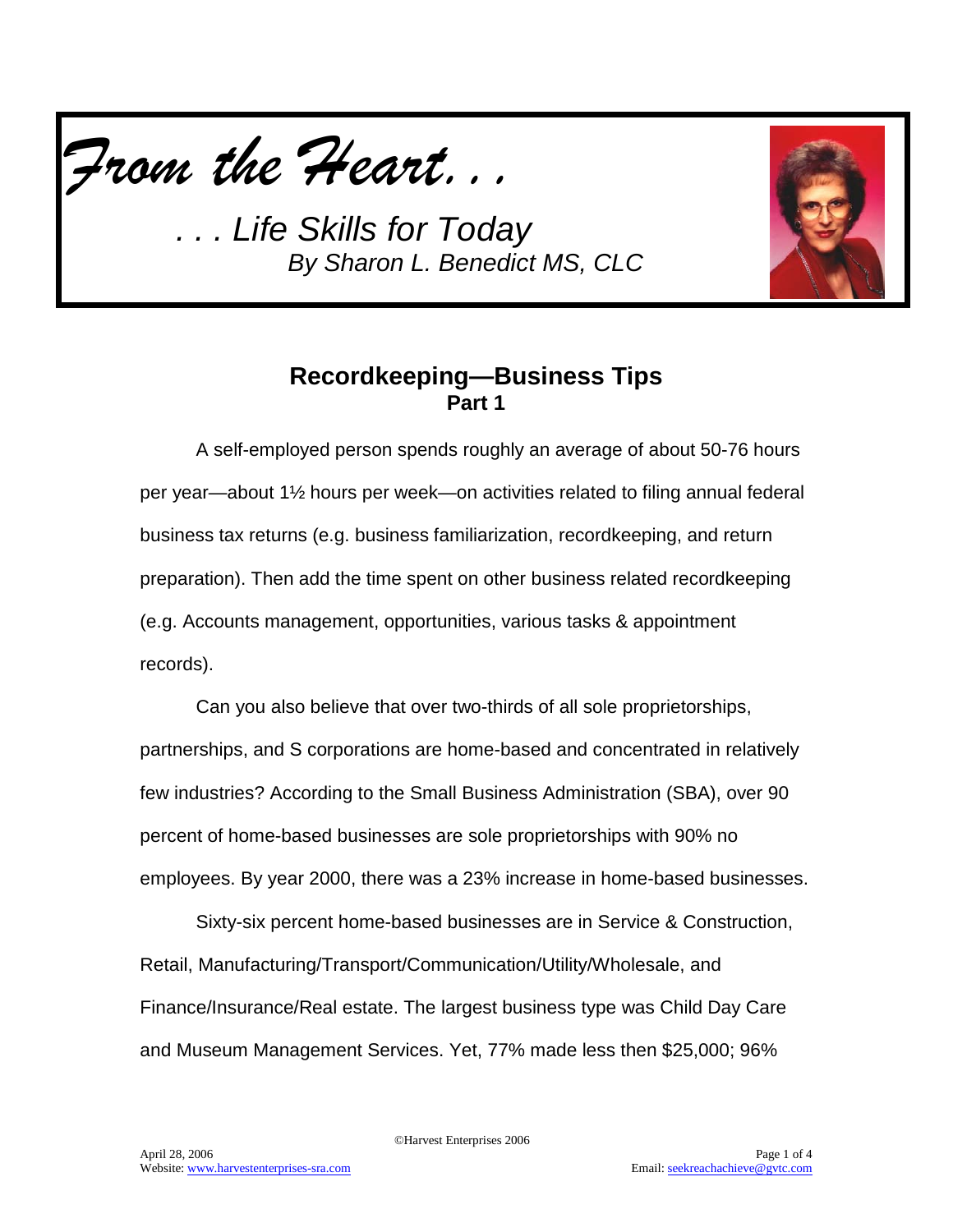less than \$50,000; and only 4.5% made over \$100,000. Guess who does a big chunk of the recordkeeping?

Choosing a recordkeeping system very much depends on your type of business, size, cost, and staff skill. There are two basic types of bookkeeping methods: single entry and double entry systems. Standardized and computer bookkeeping systems (QuickBooks, Money) can be found in business, stationery, and online stores. The Single Entry Bookkeeping System is a simpler method of recording cash receipts and disbursements in addition to the checkbook. This system is typically used for starting small businesses. The Double Entry Bookkeeping System combines the single entry system with additional information to provide you with a more complete picture of your business credits & debits, cash on hand, equity in building, equipment, accounts payable, mortgages and loans.

Both systems have pros and cons. Single entry systems are easy for a new small business but do not present a complete picture of your business and actual worth. Double entry systems are more complete, provide more features, and are also easy to do but require more entry time.

The average time spent on recordkeeping is influenced by several factors:

- Experience
- Records that are well organized and
- Computerization

These factors can markedly lower the time and effort involved. However, the startup business has the greater burden, as federal taxes have a steep learning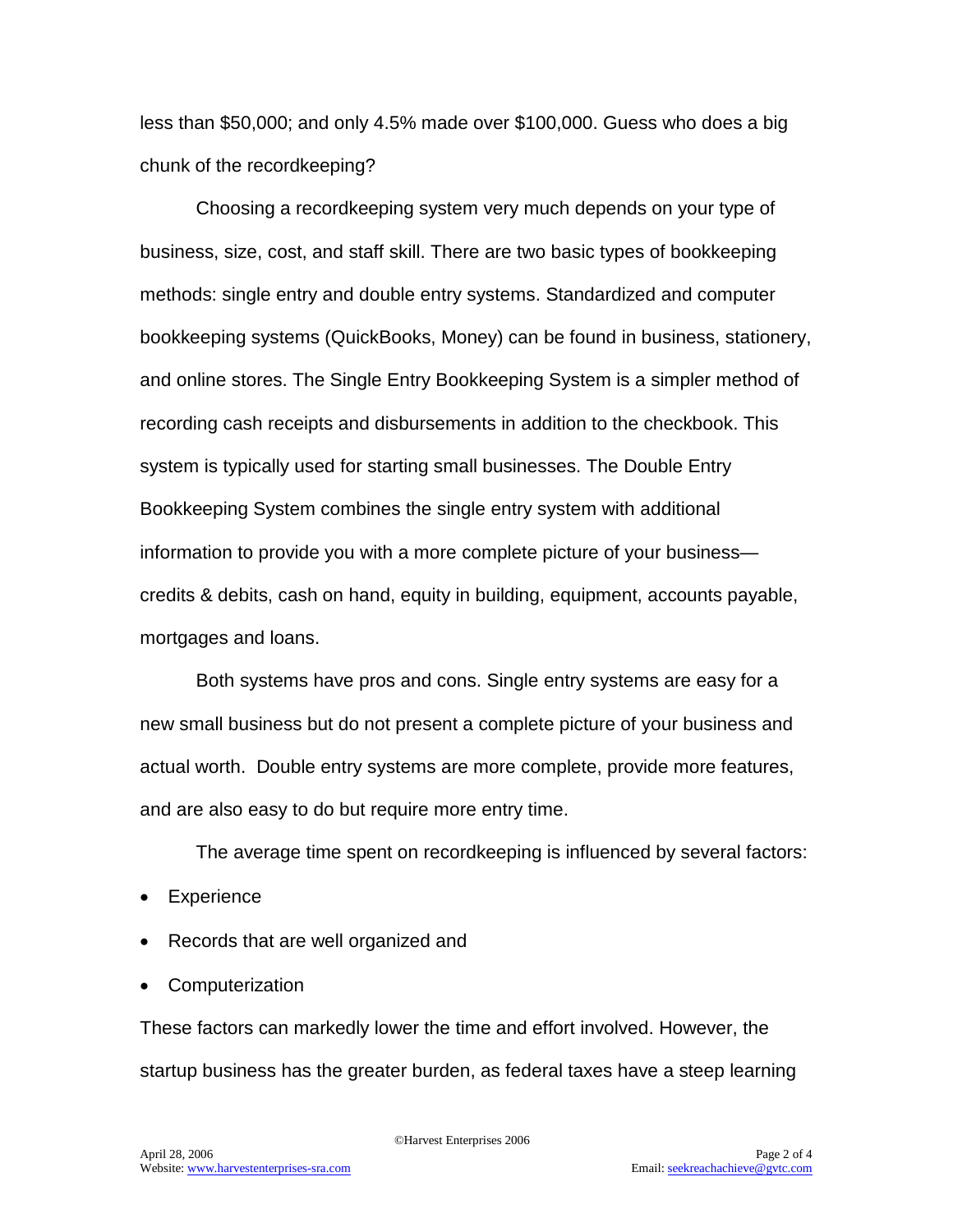curve. When the owner hires out, direct costs can run about \$500 for the simplest return to \$3,500 for partnerships or S corporations. Add the various taxes to be held and paid at various tax periods—federal, sales, use, excise, business & personal property, local fees, business taxes and state tax for *other* states (Hallelujah!). Experience plays a major role in recordkeeping.

The quality and design of business records are also a very important factor in the type of paperwork generated not only for tax purposes but also for basic business operations—keeping personal expenses separate. Accurate, complete, and well organized records are essential for both. A well-organized check book may be helpful for very small business startups, but will not be sufficient as the business grows. Using computers can greatly reduce the time and effort involved in recordkeeping and retrieving data for payroll or other more customized records—even if checks are written manually.

Much of your recordkeeping time will be on depreciation, accounts, withholding, unemployment, learning tax laws/forms, and office-in-home eligibility, and preparing/filing taxes. That's why most hire out with someone they trust. But if you want to go it alone, make sure you have the skills, motivation, and discipline. You can also check out small business management programs at local universities and schools for assistance.

Here are few key elements of a good business recordkeeping system:

• Separate business checking account